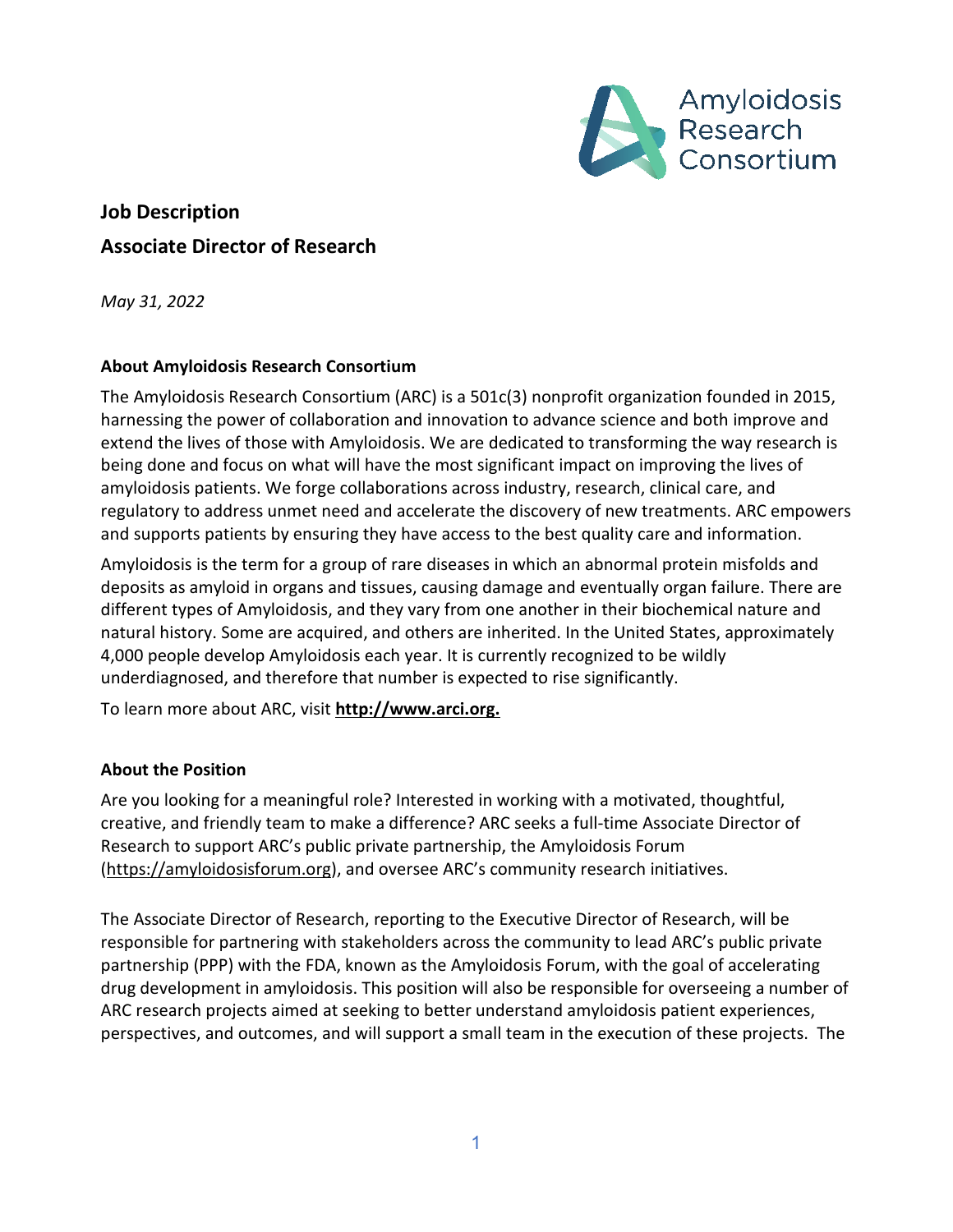

ideal candidate will have an in-depth understanding of the drug development continuum, as well as experience partnering with a variety of different stakeholders, including from academia, regulatory, life science companies, and medical professionals, to design and implement rigorous research programs that inform and guide healthcare bodies, clinical trial design, and patient experience.

# **Key Responsibilities:**

- · Manage the ARC/FDA public private partnership (PPP), the Amyloidosis Forum, to accelerate drug development in amyloidosis.
- · Engage and partner directly with ARC leadership, the PPP Steering Committee, and the broader amyloidosis community to support setting the overall priorities for the Amyloidosis Forum.
- · Work across the amyloidosis community, including patients, expert clinicians and researchers, leading biotech and pharmaceutical companies, regulators, and patients to scope out, design, and execute projects and workstreams through the Amyloidosis Forum.
- · Oversee and manage individual Amyloidosis Forum working groups and resulting deliverables, as well as community-wide, public meetings.
- Provide integrative management and oversight to the planning, budgeting, implementation, and execution of ARC' community research initiatives aimed at seeking to better understand amyloidosis patient experiences, perspectives, and outcomes.
- · Plan, manage, and implement dissemination activities for the Amyloidosis Forum and ARC's community research initiatives, including publications, presentations, and posters.
- · Contribute to the design and implementation of broader ARC research initiatives, including the development and roll-out of disease-specific PROs and a multifaceted data-sharing model.

# **General responsibilities:**

- · Manage multiple projects, translating project concepts into timeline- and deliverablebound project plans in collaboration with ARC staff and subject matter experts.
- · Collaborate with ARC's development and leadership team on strategic planning, to identify funding opportunities, and develop a case for support.
- · Help strategically position ARC as a leader in the rare disease field through the evaluation and assessment of new project ideas, opportunities, and proposals.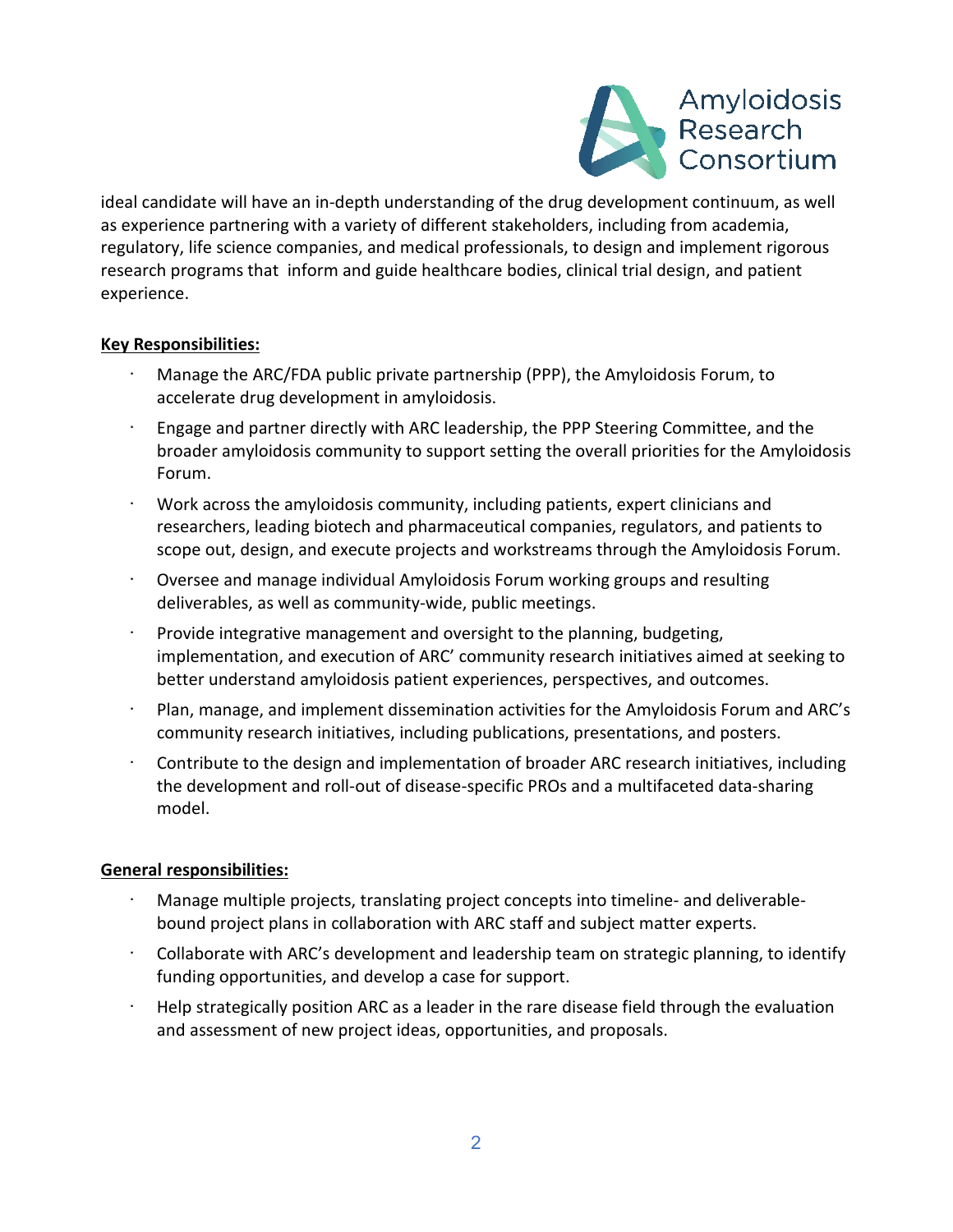

- · Collaborate with ARC staff members on communication efforts, including providing website and social media content, and developing quarterly reports for ARC's Board of Directors.
- Stay up-to-date on the amyloidosis treatment landscape, publications, and research, and needs in amyloidosis, as well as cross-stakeholder, collaborative initiatives within rare disease.
- Assume other duties and responsibilities, as needed, that are appropriate to the position.

#### **Skills and Experience**

- · Master's Degree with 5+ years of progressive responsibility and equivalent experience in clinical research, rare disease, medical technology product development, public health, epidemiology, and/or life science industries. Regulatory experience preferred.
- · Knowledge of fundamentals of health outcomes/human subjects research principles and good clinical practices.
- · Experience designing and overseeing human research projects; comfortable with quantitative and qualitative data analysis.
- · Direct experience managing a team and/or individuals.
- Experience and demonstrated ability to balance and manage multiple priorities, projects and deadlines; ownership of the work and outcomes.
- · Highly organized, very detail-oriented, proactive and takes initiative. Ability to perform and prioritize multiple tasks, exercise good judgment, and quickly identify and resolve problems.
- Ability to work independently and collaboratively as part of a team within a dynamic work environment that includes virtual teams.
- Strong interpersonal skills and the ability to build relationships with internal staff, external experts, and other stakeholders. Team management experience preferred.
- Demonstrated experience with communicating science to different audiences and through different media, including websites, emails, presentations, and publications.
- · Commitment to professional development and continued learning within an organization.
- · Passion for non-profits, health equity, patient engagement, and cross-sector collaboration. Ability to be flexible, compassionate, and creative, while having a sense of humor.
- · Experience utilizing MS Office, Salesforce, project management tools such as Wrike, Smartsheet, or Microsoft Project.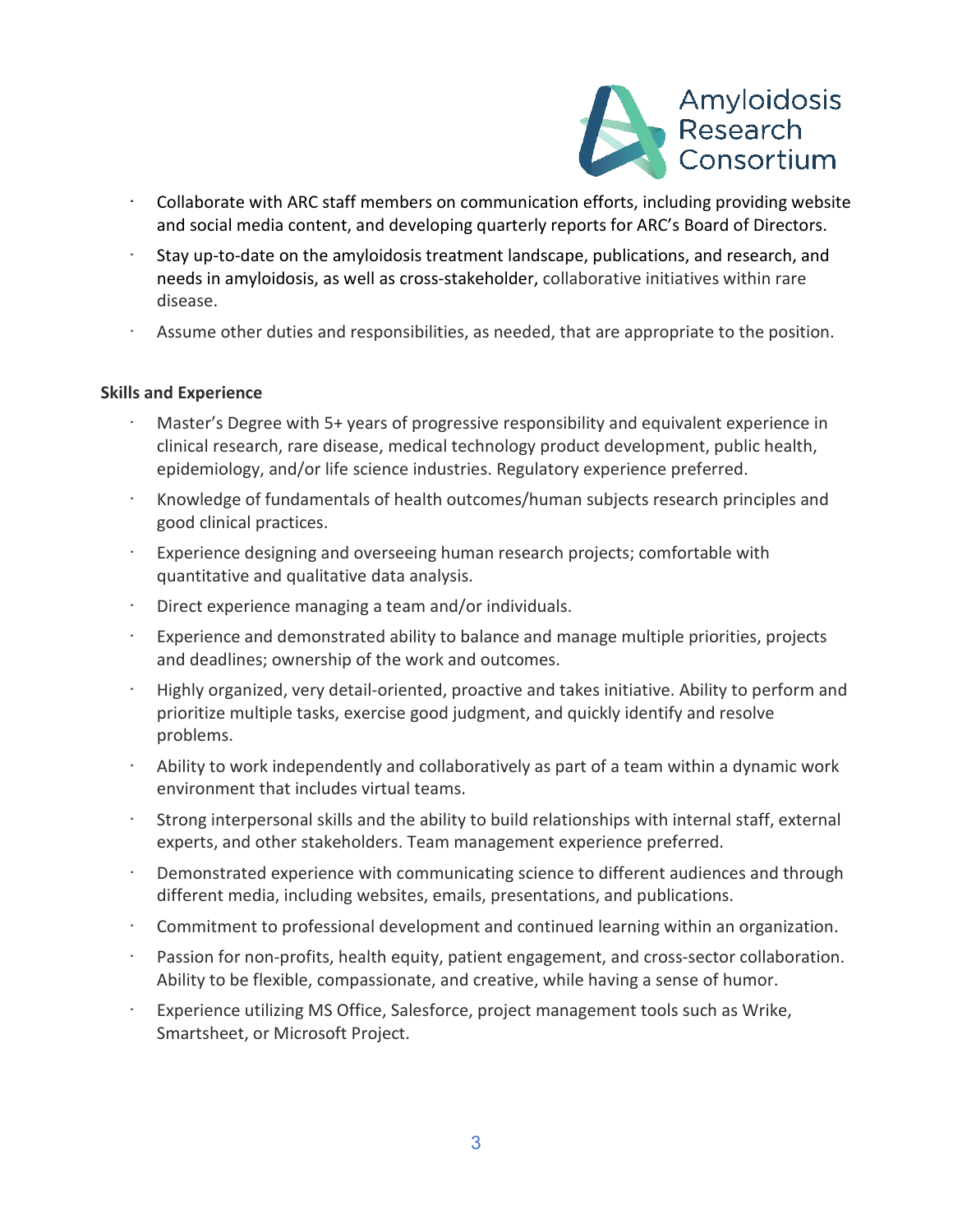

This is an exciting opportunity to work at a growing organization, with a team that values a diversity of experience and demonstrates an unwavering commitment to the amyloidosis community.

# **How To Apply**

**Applications are reviewed on a rolling basis. To apply, please send a resume, cover letter, and writing sample** to Grace Fan at **[gfan@arci.org](mailto:gfan@arci.org)**. Emails without a cover letter and writing sample will NOT be considered.

Please ensure that your resume, cover letter, and writing sample are sent as Word or PDF documents with the titles "your name cover letter", "your name CV", and "your name writing sample." Please put **"Associate Director of Research – Your Name"** in the email subject line and let us know where you saw the post advertised. Thank you!

### **Additional Information**

#### *Office Hours & Requirement*

This position is full-time, exempt. 40 hours per week, Monday – Friday 9-5 pm; opportunity to flex workday schedule to meet employee needs.

ARC will require that all employees are vaccinated with exceptions for medical and religious accommodations. ARC may require proof of vaccination. This role may start as a remote position but will transition to a hybrid working arrangement of 40% on-site at our Newton office. Preference given to applicants located in Greater Boston Area.

#### *Interview Process*

Please note that we are currently conducting the majority of interviews and onboarding remotely and virtually. We appreciate your understanding.

#### *Benefits Package*

We offer a competitive benefits package including generous paid time off, health insurance, dental, vision, Long Term Disability, Life insurance, and more.

• Paid Time Off: Generous paid time off including holidays, sick leave, and vacation time.